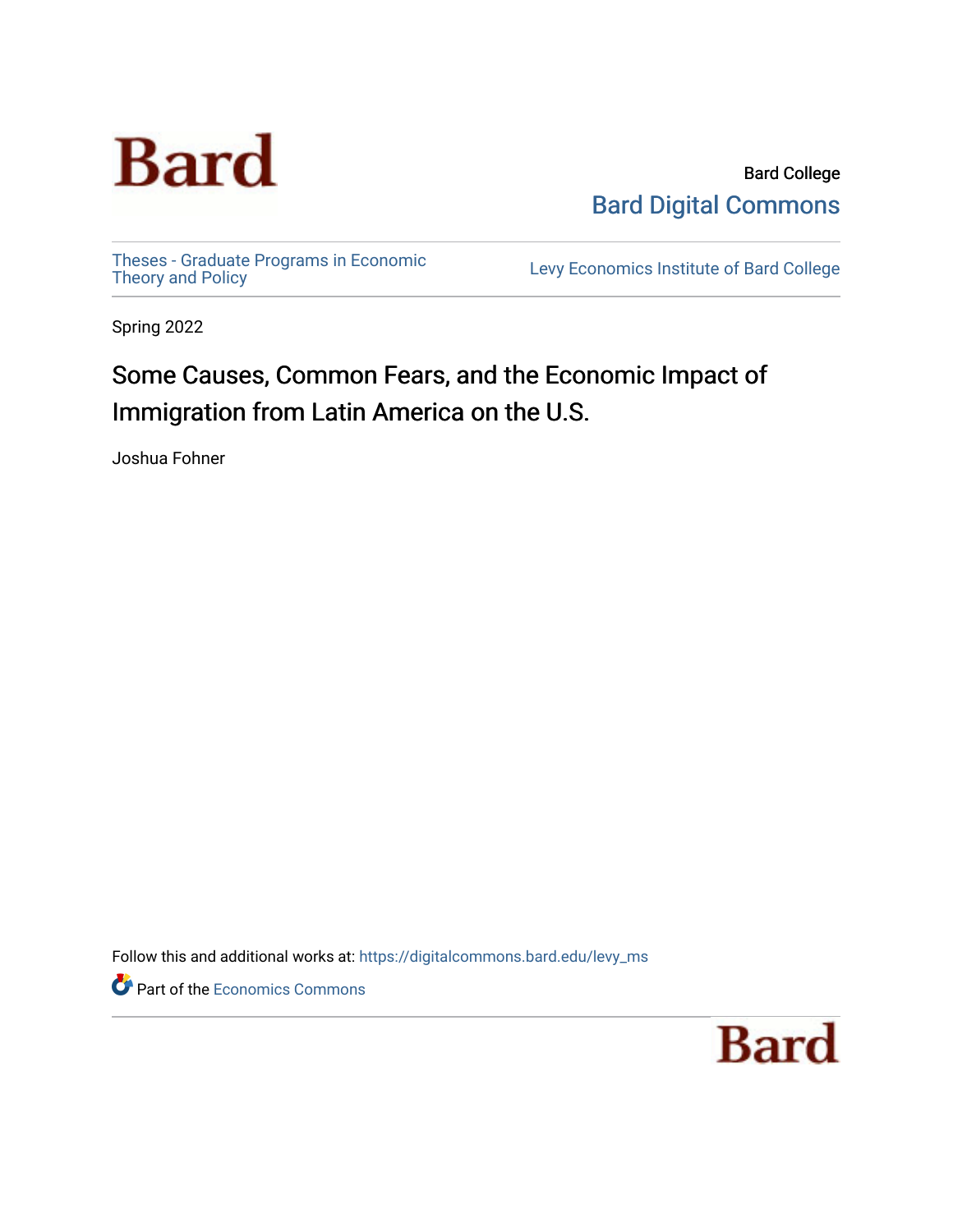# **Some Causes, Common Fears, and the Economic Impact of Immigration from Latin America on the U.S.**

MA Research Paper submitted to Levy Economics Institute of Bard College

By Joshua Fohner

Annandale-on-Hudson, New York May 2022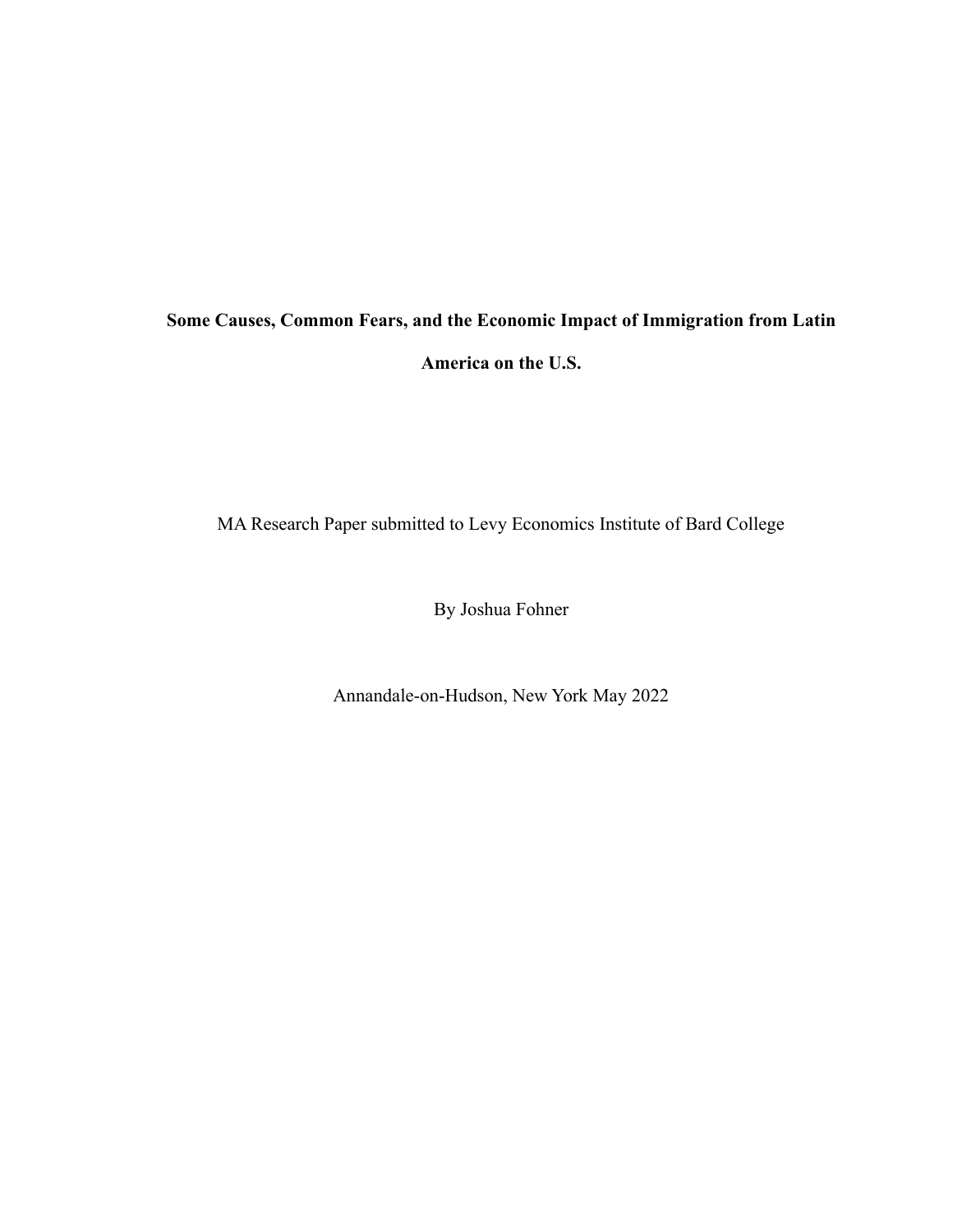# PLAGIARISM STATEMENT

I have written this project using my own words and ideas, except otherwise indicated. I have subsequently attributed each word, idea, figure and table which is not my own to their respective authors. I am aware that paraphrasing is plagiarism unless the source is duly acknowledged. I understand that the incorporation of material from other works without acknowledgment will be treated as plagiarism. I have read and understand the Levy Economics Institute of Bard College statement on plagiarism and academic honesty as well as the relevant pages in the Student Handbook.

**Name:** *Joshua Lee Koo Min Fohner* **Date:** *10 May 2022*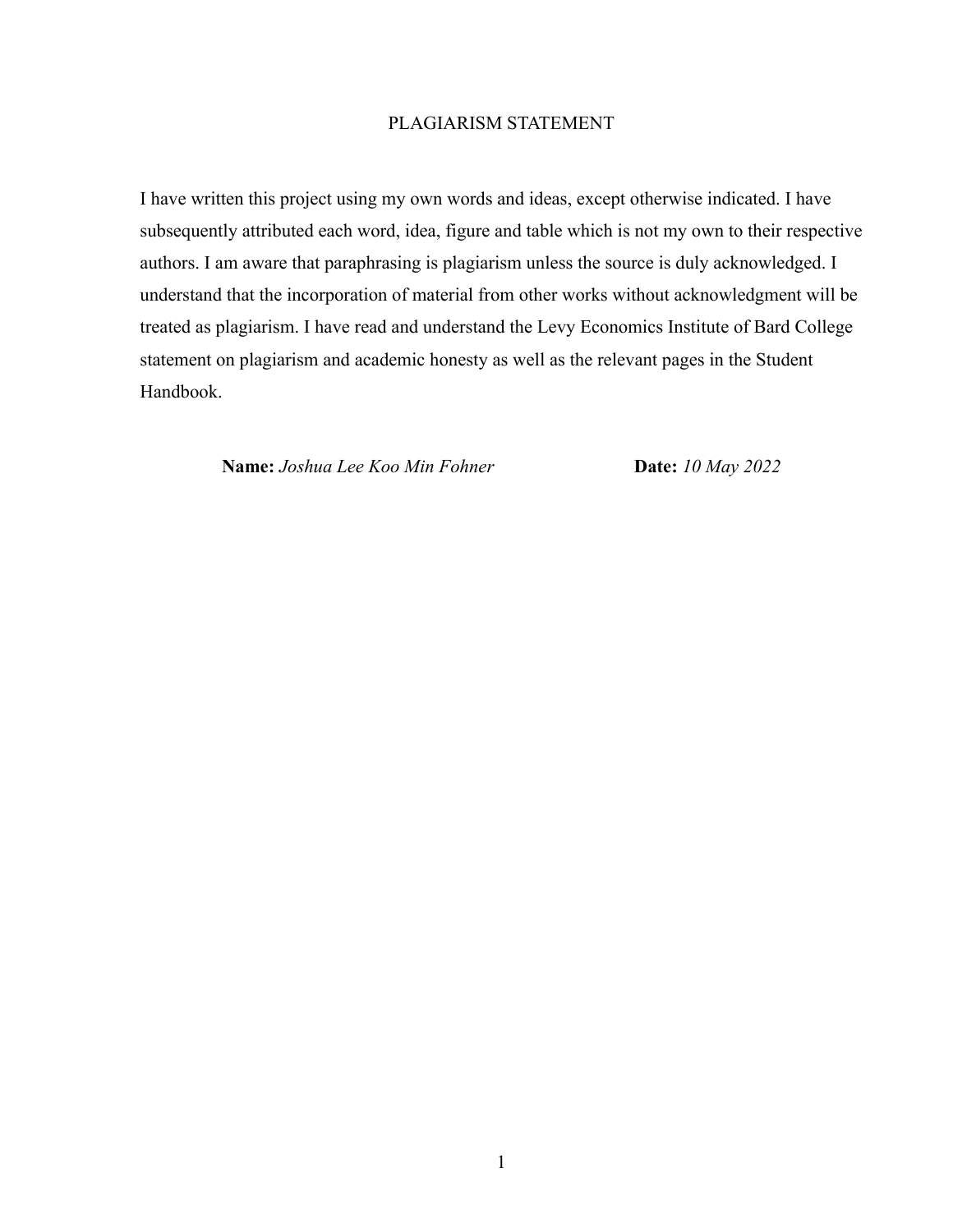# **Abstract**

Recently there has been a sharp increase in the promotion of anti-immigration rhetoric and sentiments driven by former President Trump and conservative lawmakers in Washington. These attitudes have led some members of the public to adopt various beliefs of immigrants that are negative or poorly understood. The focus of this paper will be primarily on people from Mexico and other Latin American nations, as people from this part of the world have been primarily the target of these beliefs. This paper will first analyze some of the social and political reasons why people choose to emigrate from their home countries. Second, it will address these negative or poorly grounded beliefs about immigrants. And lastly, it will give suggestions on what possible policies that US lawmakers can adopt to make the situation beneficial for all parties involved.

**Keywords:** Immigrantion; Labour Mobility; Immigration Law; Social Policy; Illegal Actions **JEL Classifications:** J60, J61, K37, K42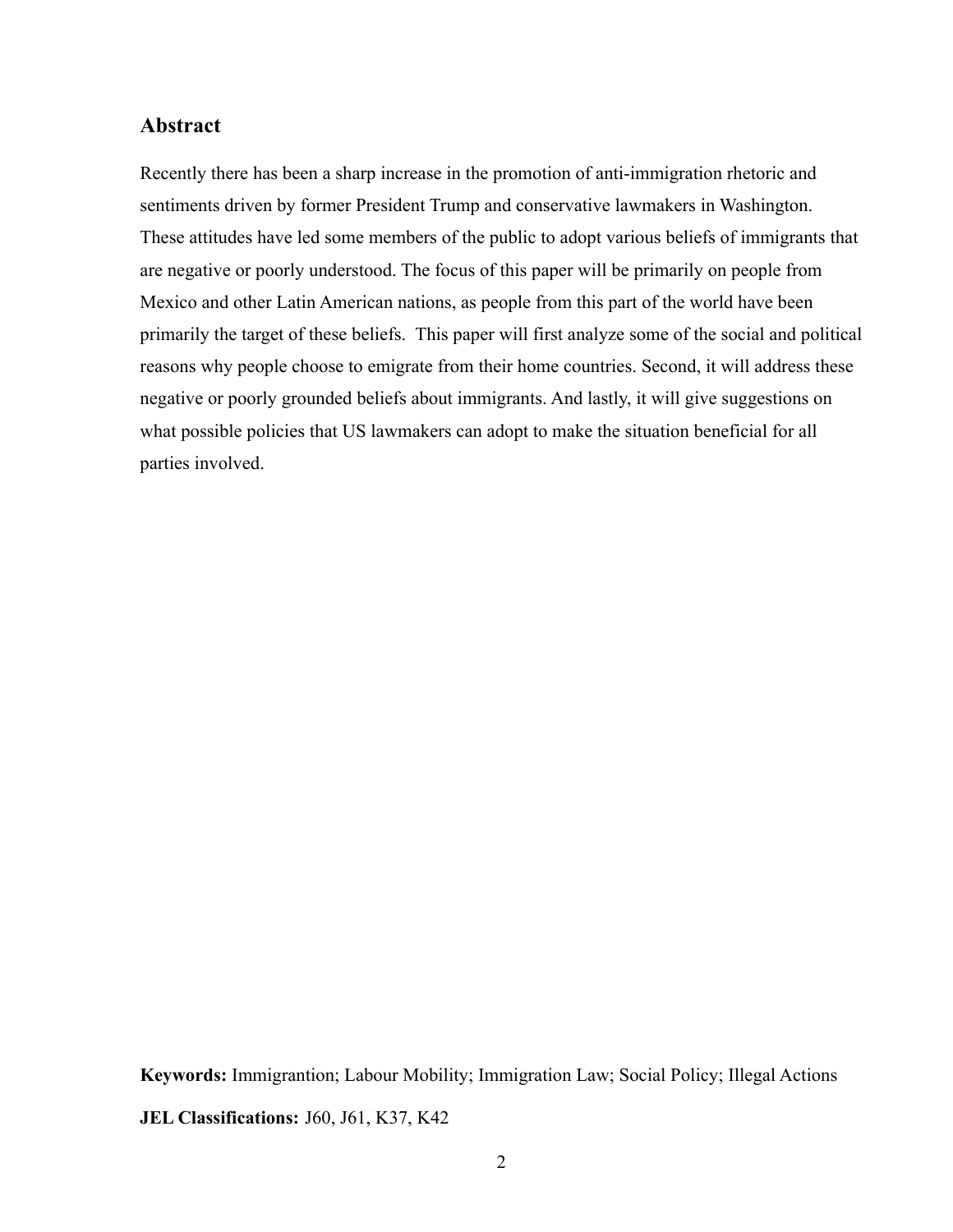# **Table of Contents**

| What Are Policies That The USA Can Implement To Make The Process Better?12 |  |
|----------------------------------------------------------------------------|--|
|                                                                            |  |
|                                                                            |  |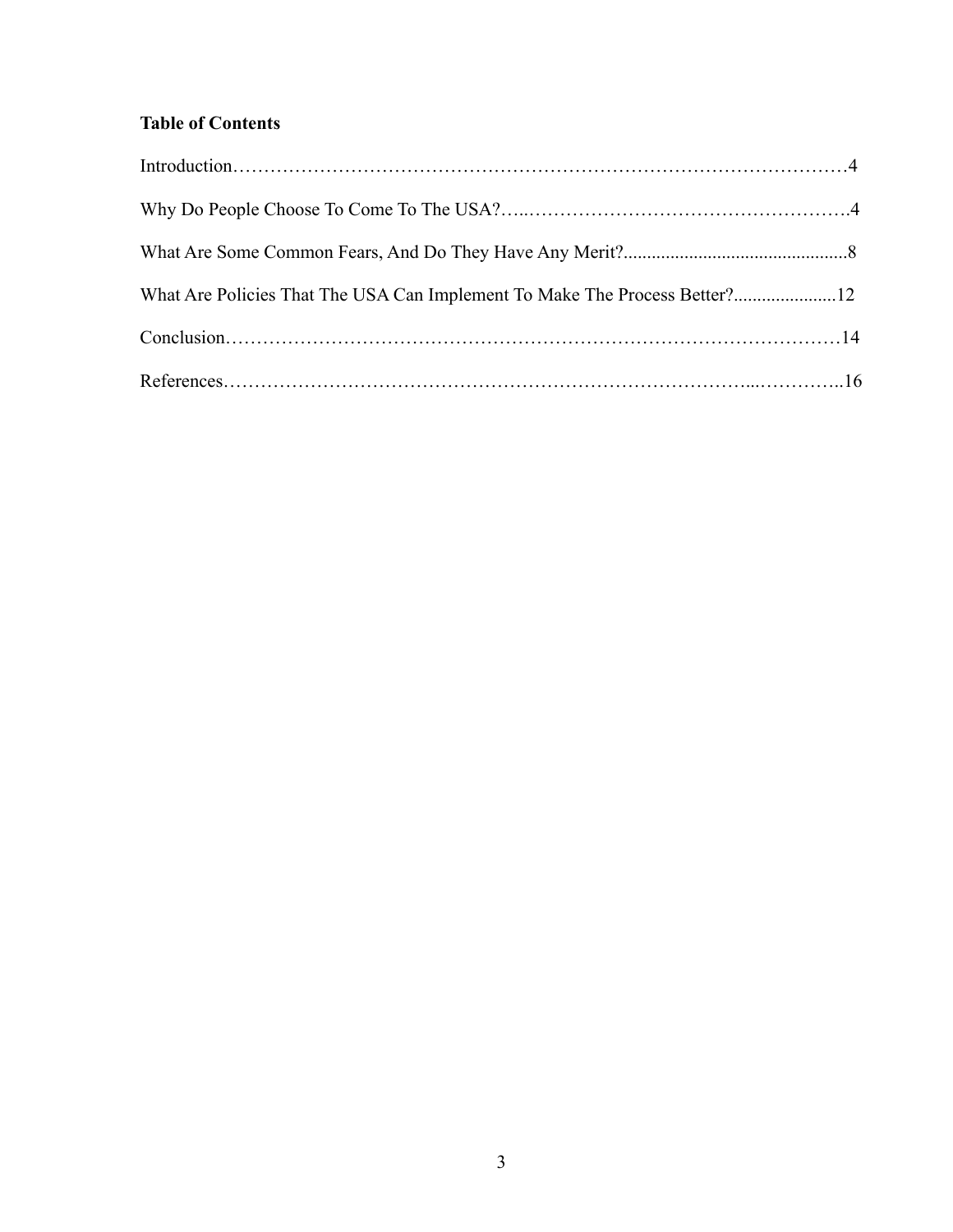#### **Introduction**

One debate that has been a significant topic of discussion for economics and lawmakers in Washington is the effects that immigration has on the US economy. This is especially the case recently regarding undocumented immigrants who primarily originate from Latin American nations, often the main target of these fears, Mexico. Former President Trump and other Republican lawmakers especially have been vocal in promoting fears that these immigrants create negative consequences for the USA's economy and citizens. These fears then are propagated in the public discussion and contribute to anti-immigrant sentiments. This paper will first provide some historical context starting in the 20th century for some reasons why people from Mexico and Latin America would immigrate to the United States. Second, it will address some of the common fears and beliefs that policymakers and the public hold about the effects of immigrants on the United States. And lastly, it will provide a general overview of possible policy solutions that would create a more equitable situation for all parties involved.

#### **Why Do People Choose To Come To The USA?**

There are many reasons why individuals decide to immigrate to the United States, but generally, it relates to (1) finding employment or better employment, (2) safety and stability, and (3) overall having a better life for themselves and their families. However, each reason does not have a single root cause but is caused by a complex myriad of political and social elements that have compounded over time. In the case of Mexico and many other Latin American nations, the political and social climate of these countries today can be traced back to some level of foreign intervention in the country's history from its days as a colonial possession by a European power to today as an independent nation. Yet, starting in the 20th century, probably the nation that has had the largest impact on the social and political climate of Latin American nations was the USA.

One reason for US intervention into Latin America during the start of the 19th century was economically driven by private companies from the US. Probably the most prominent and well-known example of this is the establishment of what we know as "Banana Republics." The start of these banana republics began with US fruit companies such as United Fruit Co. (now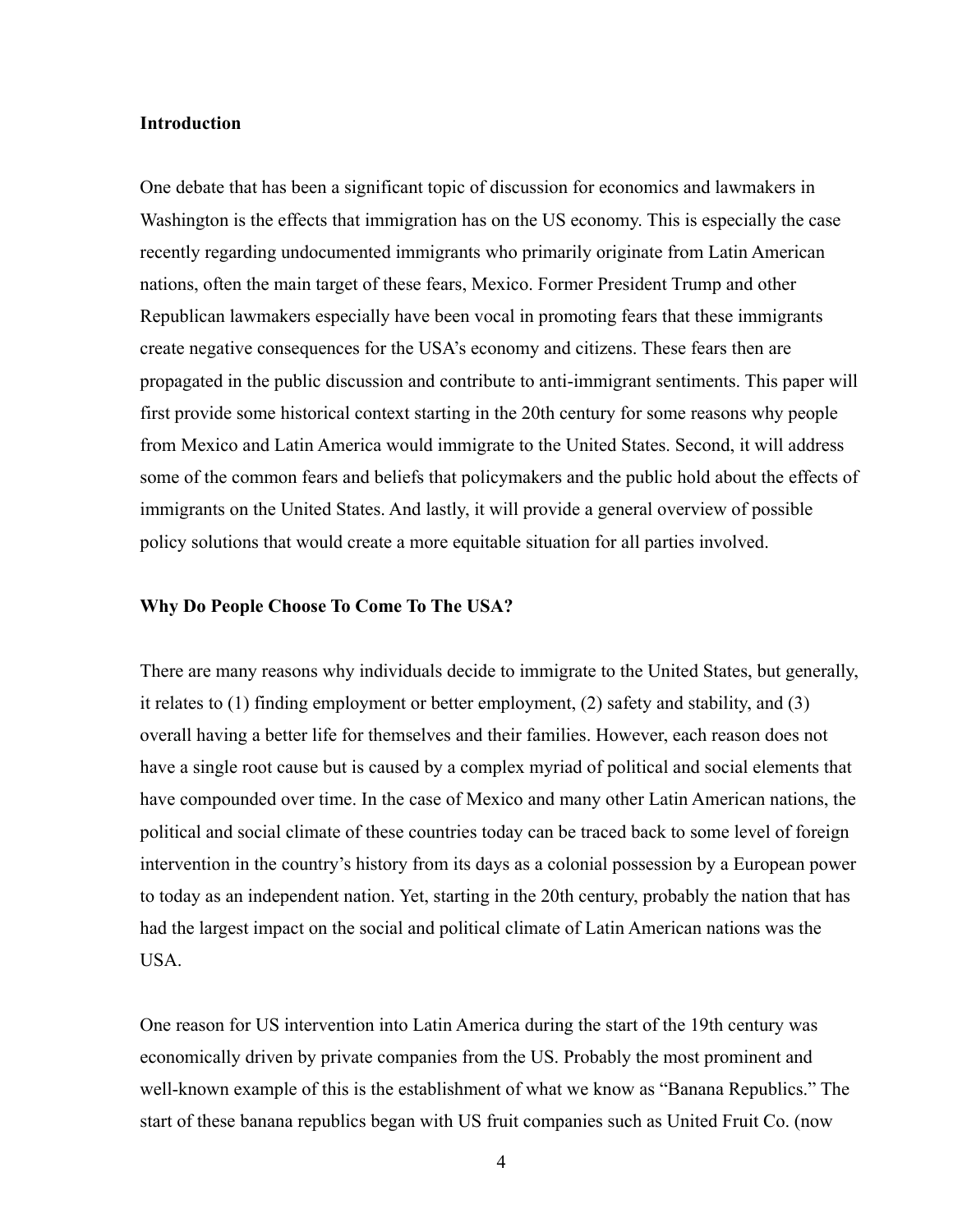known as Chiquita) which established a business presence in these countries. In exchange for certain economic privileges such as land grants and tax benefits, these fruit companies promised the government of these nations that they would set up and establish vital infrastructure (i.e. roads, railroads, ports, communication, etc) to connect the nation and allow for the ease of trade. However, in many cases, these fruit companies would not build infrastructure to connect the various isolated areas of the country and would only establish transportation that connected their fruit plantations to ports. In the case of Honduras (some consider it the first banana republic), one of the leading fruit companies was Cuyamel. By 1911, the nation's debt became too burdensome, so the US government arranged a debt refinance offer with J.P Morgan  $\&$ Company that would be repaid in the form of custom receipts. However, the leader of Cuyamel, Samuel Zemurry, did not like the prospect of having to pay customs fees, so he helped fund the former president of Honduras, Manuel Bonilla, to raise a rebel group to overthrow the current president, which they did by the end of the year. 1

This trend in which US companies gained great influence and power in the governments of Latin American nations spread rapidly during the first decades of the 1900s. Similarly, this situation happened in Colombia in 1928. Due to poor working conditions (i.e long hours and poor pay), workers started to strike against The United Fruit Company on the 5th of October, which resulted in an immediate mobilization of the military. One day later, the workers presented a list of nine demands to the company. This strike went on until December of that year until an offer from the governor of Magdalena to negotiate an end to the strike. But, when the workers and their families assembled to negotiate their demands, the military opened fire, resulting in the murder of more than 1000 workers.<sup>2</sup> This horrific event demonstrated the lengths that were used to maintain profits and control.

However, with the end of World War II and the beginning of the Cold War, fears of communist revolutions gripped the western world. This signaled the beginning of intense US government intervention in the affairs of Latin America, which further aided companies to continue to expand their power and reach. In Guatemala, up until the 1940s, the US fruit companies

<sup>&</sup>lt;sup>2</sup> "1928 Massacre" Visualizing the Americas. Date Accessed: 3 March 2020. <https://visualizingtheamericas.utm.utoronto.ca/key-moments/1928-massacre/> <sup>1</sup> "Banana Republics" Visualizing the Americas. Date Accessed: 3 March 2020. <https://visualizingtheamericas.utm.utoronto.ca/key-moments/banana-republics/>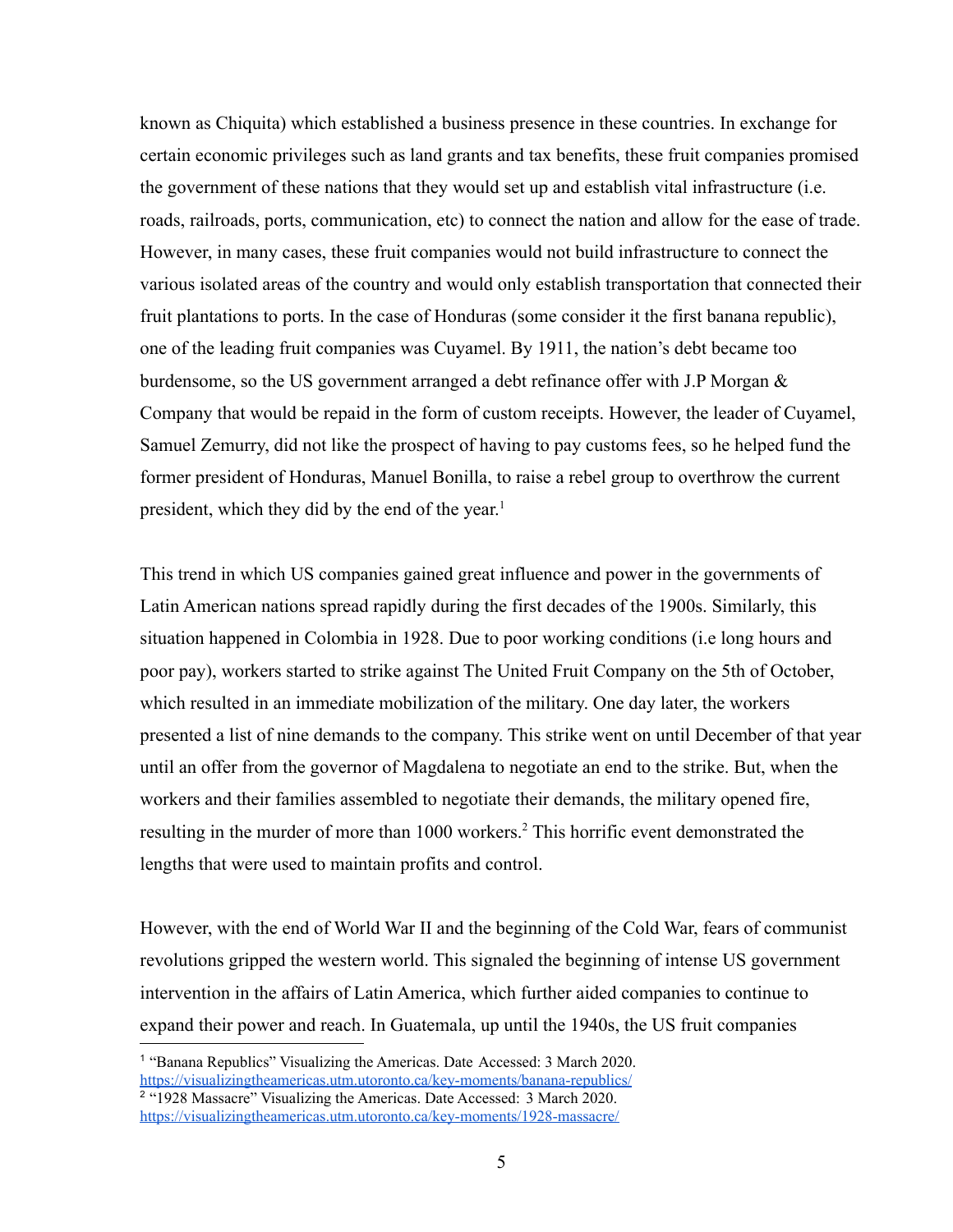practically had free rein. However, in 1945 there was a power shift, resulting in the election of Juan José Arévalo as president. During his presidency, Arévalo enacted new labor laws that promoted workers' unions, and in 1948 prompted a nationwide strike against the United Fruit company. These actions were viewed unfavorably by the company and the elite of the nation, causing the company to promote anti-communist propaganda.<sup>3</sup>

The next president of Guatemala, Jacobo Arbenz, took office in 1951 and continued to reform the law to benefit the people. His main policy was a land redistribution campaign, specifically land that was left fallow. Approximately  $\frac{3}{4}$  of the land United Fruit Co. owned lay fallow. On the 17th of June 1952, Arbenz issued decree 900 that allowed the government to appropriate unused land from farms that were over 233 acres to the peasantry. This act redistributed over 100,000 acres of land. The government did reimburse the owners based on the value that the owners declared on their taxes, but as a result of United Fruit Co. undervaluing their land to avoid taxes, they received only a fraction of what it was worth. This policy caused the United Fruit Company to launch a massive smear campaign that portrayed Arbenz as a communist, as his cabinet had communist party members. The campaign entailed gaining public and US government support. This resulted in the US State Department telling the Guatemalan government that it should compensate the company 16 million dollars, but by 1953 US president Eisenhower green-lit the approval to overthrow the legitimate government of Guatemala that was democratically elected. In 1954, US-backed mercenaries trained in Honduras began their attempt to overthrow the government. Overall this attempt went poorly, as the Guatemalan government was able to drive the mercenaries back to Honduras. However, this event achieved its goal by destabilizing the country which would result in a civil war that would start in 1960 and last until 1996, claiming the lives of approximately 200,000 people, including tens of thousands of indigenous people, who were Maya. President Arbenz resigned after the coup attempt but stated in an address to the nation before the coup, "Our only crime consisted of decreeing our own laws and applying them to all without exception." <sup>4</sup>

As stated before, one of the primary reasons why many choose to immigrate to the US has to do with unsafe living conditions caused by the prominence of the drug cartels. Within Mexico, one

<sup>&</sup>lt;sup>3</sup> "1954 Coup." Visualizing the Americas. Date Accessed: 3 March 2020. **<https://visualizingtheamericas.utm.utoronto.ca/key-moments/1954-coup/>**

<sup>4</sup> Ibid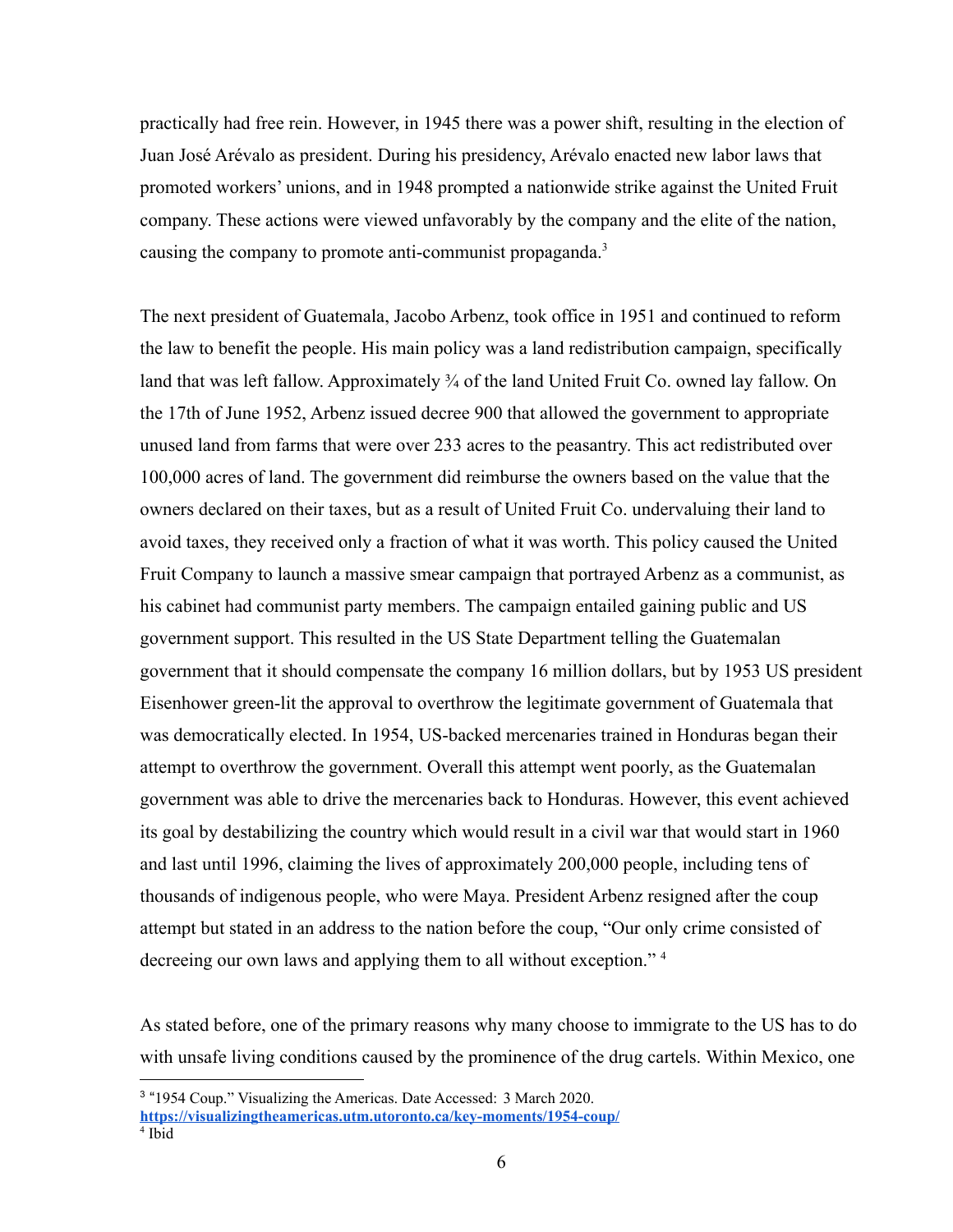explanation for how the cartels gained so much power has to do in part with the country's political structure. Throughout the majority of the 20th century, the ruling political party was the Institutional Revolutionary Party (PRI). Under the party's rule, the political structure became heavily centralized, which allowed for the cartels to easily buy-off government officials to look the other way when the cartels did their business.<sup>5</sup>

Additionally, one cannot dismiss the role the US government had in promoting the cartels' rise to prominence directly or indirectly with the start of the War on Drugs in 1971 by the Nixon administration. During the 1980s, because the US government had tried to curb drug use by enacting heavy penalties, the drug smuggling networks in the Caribbean used by South American cartels collapsed. Despite this win, South American cartels began to shift distribution through Mexico. The Mexican cartels already had a significant level of influence over government officials, and the environment further deteriorated, making the living situation more unsafe for people and their families.<sup>6</sup>

And lastly, another cause that can be attributed to the instability in Latin America during the past and present is their heavy reliance on a single or at most a select handful of specific commodities for export. This mono-commodity or near mono-commodity style economy was seen in the banana republics of the 20th century, but there is also evidence for this during the period of colonization of Latin America as some of these now modern nations primarily exported a single or small selection of commodities such as sugar, silver, and gold. Marian Radetzki and Linda Warell examine this issue of mono-commodity reliance in their book, *A Handbook of Primary Commodities in a Global Market (3rd ed.).* They wrote that countries that are or near to mono-economies tend to suffer from greater instability due to being subjected to international market forces more severely. They also note that this reliance on a single or a few commodities makes a country's economy smaller in comparison to nations that diversify their exports. They state that Venezuela is one nation that has suffered extreme economic turmoil due to its economy relying primarily on petroleum or petroleum-based products, adding that it accounted for 90 percent of all exports from 2013-2017. However, Radetzki and Warell also say that mono or near mono-commodity production is not necessarily detrimental to a nation if they

<sup>5</sup>"Mexico's Long War: Drugs, Crime, and the Cartels." New York: Council on Foreign Affairs. Last Updated: 26 February 2021. <https://www.cfr.org/backgrounder/mexicos-long-war-drugs-crime-and-cartels#chapter-title-0-1>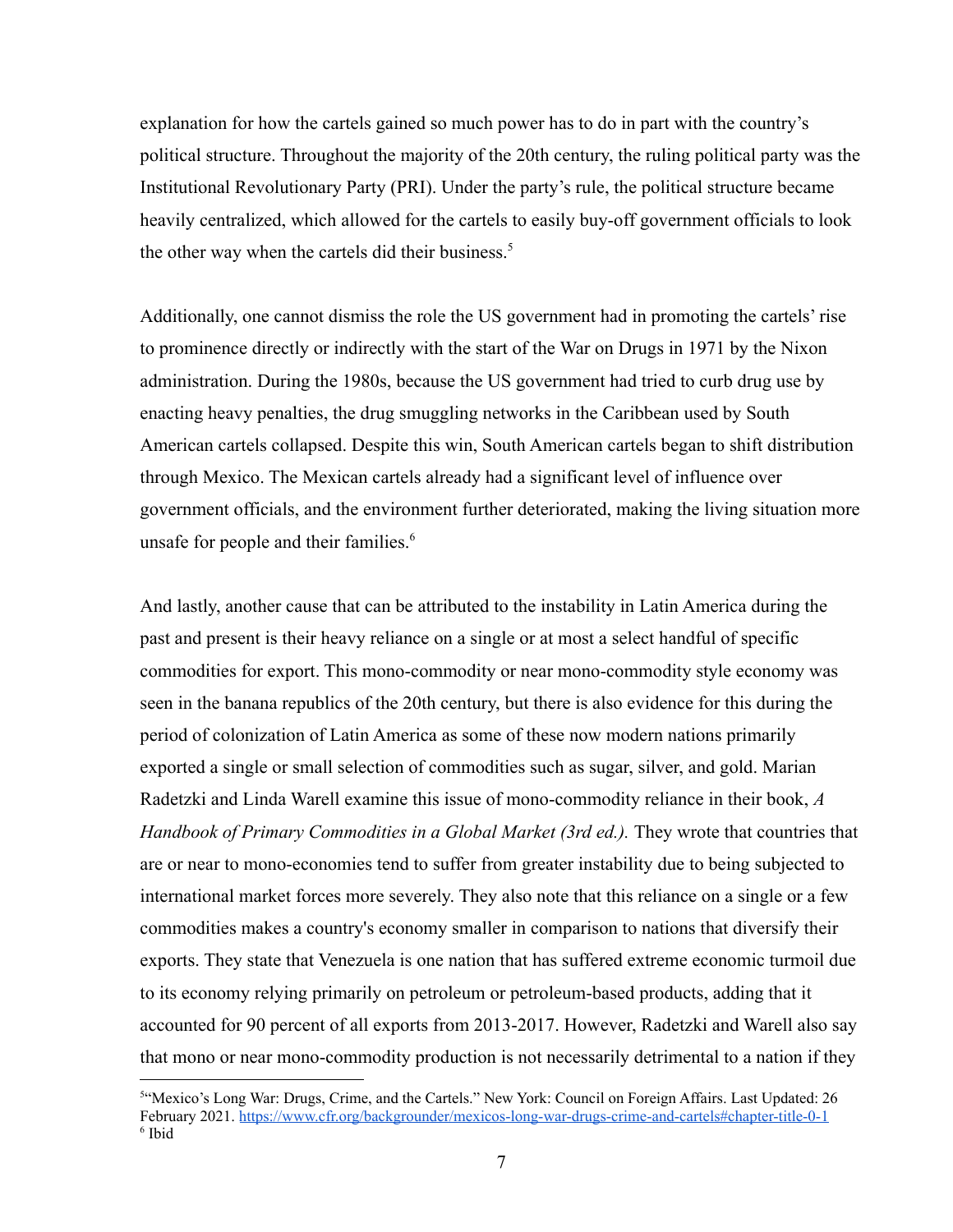maintain a competitive advantage. Nations that lose that edge will face economic turmoil. As a result, they will either need to innovate to reclaim that advantage or diversify into other markets<sup>7</sup>

Today, the US government and US private firms have and still continue to leave a negative impact on the shaping of the social and political framework of Mexico and Latin America, but despite this, the United States is still viewed as a place where someone can prosper and flourish. However, one cannot disregard the heavy reliance on a single or at most a select handful of commodities that destabilized these nations' societies.

## **What Are Some Common Fears, And Do They Have Any Merit?**

Before we analyze if there is any merit to some of the fears that circulate in the general public, it is important to address and remember that over recent years, there has been an increase in xenophobic rhetoric and sentiments fueled by former President Trump and the Republican party, who have at times promoted these beliefs.

A recent example of this racist and xenophobic behavior directed toward the people of Mexico was seen in the push of the Trump administration in expanding the US-Mexico border wall. Trump claimed that the border wall expansion would only cost the US government approximately *12 billion* dollars and promised that the Mexican government would foot the bill. However, Trump's estimate is an understatement, as the Department for Homeland Security reported it could cost upwards of *25 billion* dollars and others place it even higher. One method that Trump wanted to use to make Mexico pay for the wall was to seize remittances. This seizure of remittances would be a cruel and devastating act toward workers and their families still in Mexico. The Brookings Institute notes that research conducted by the Mexican agency CONEVAL in 2015 estimated that these remittance payments account for approximately 80% of income for those in poverty and that every year between *20-25 billion* dollars is sent back yearly which accounts for approximately 3% of Mexico's GDP.<sup>8</sup> Despite the lack of economic benefit

<sup>7</sup> Radetzki, Marian, and Warell, Linda. "A Handbook of Primary Commodities in a Global Market (3rd ed.)." Cambridge University Press. 2020. 256-287

<sup>8</sup>Felbab-Brown, Vanda. *The Wall: The real costs of a barrier between the United States and Mexico*. Brookings Institute. 2017

<https://www.brookings.edu/essay/the-wall-the-real-costs-of-a-barrier-between-the-united-states-and-mexico/>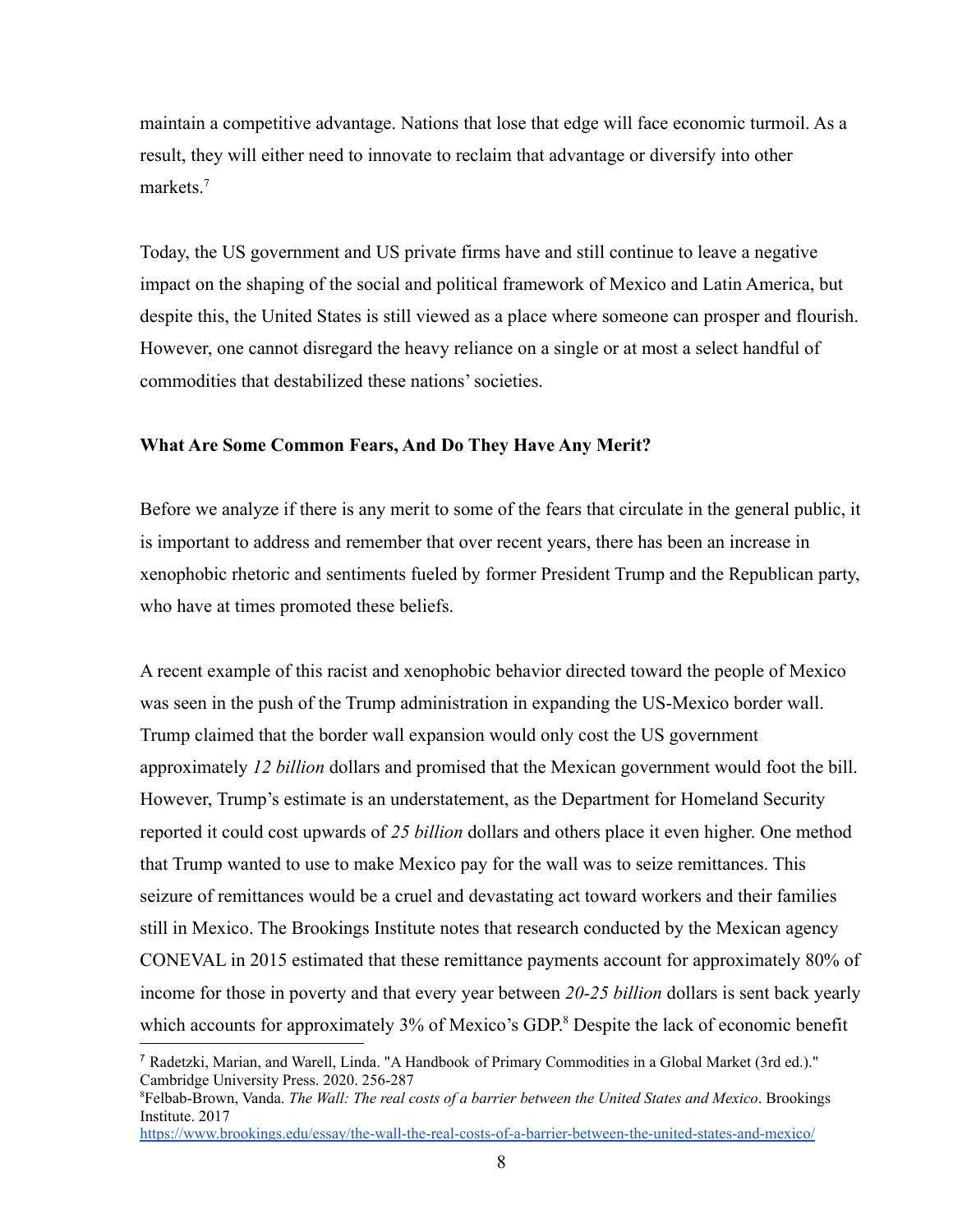to expanding the US-Mexico border wall, Trump's drive to expand the wall is linked with his own, his supporters, and the Republican party's racist ideology reflected in comments. Trump himself at one point said, "They're sending people that have lots of problems, and they're bringing those problems with us. They're bringing drugs. They're bringing crime. They're rapists."<sup>9</sup>

And although this paper focuses on immigration from Mexico and other Latin American nations, it is important to note that this xenophobic attitude and rhetoric has also increased towards other people who are not from Mexico or other Latin American nations. Trump reportedly, at a meeting, referred to African nations as "shithole countries" and remarked that immigrants from countries such as Norway were better. It is important to also note that Trump also directed this comment at Latin American nations, specifically Haiti and El Salvador. 10 Similarly, anti-Asian sentiments directed at people from Southeast and East Asia have sharply increased since the beginning of the COVID-19 pandemic, which was first detected in the Chinese city of Wuhan. Trump has made remarks referring to the virus on Twitter as "the Chinese Virus,"<sup>11</sup> and he referred to it as "Kung flu" at a rally in Phoenix, Arizona.<sup>12</sup> The Republican party has also echoed these sentiments as several Republican senators have referred to the virus as the "Wuhan Virus."<sup>13</sup> This blame directed at the descendants and people from Southeast or East Asia has led to violent attacks on Asian people, which resulted in the death of an Asian person. $14$ 

<sup>11</sup> Kurtzman, Laura. "Trump's 'Chinese Virus' Tweet Linked to Rise of Anti-Asian Hashtags on Twitter." University of California San Francisco. 2021.

<https://www.bbc.com/news/av/world-us-canada-53173436>

<sup>&</sup>lt;sup>9</sup> Reilly, Katie. "Here Are All the Times Donald Trump Insulted Mexico." TIME. 2016. <https://time.com/4473972/donald-trump-mexico-meeting-insult/>

<sup>&</sup>lt;sup>10</sup> Schemm, Paul and Rosenberg Eli. " 'Here is what my #shithole looks like': African countries and Haiti react to Trump's remark." The Washington Post. 2018.

[https://www.washingtonpost.com/news/worldviews/wp/2018/01/11/here-is-what-my-shithole-looks-like-african-co](https://www.washingtonpost.com/news/worldviews/wp/2018/01/11/here-is-what-my-shithole-looks-like-african-countries-and-haiti-react-to-trumps-remark/) [untries-and-haiti-react-to-trumps-remark/](https://www.washingtonpost.com/news/worldviews/wp/2018/01/11/here-is-what-my-shithole-looks-like-african-countries-and-haiti-react-to-trumps-remark/)

<sup>&</sup>lt;sup>12"</sup>President Trump calls coronavirus 'kung flu'." BBC. 2020. <https://www.ucsf.edu/news/2021/03/420081/trumps-chinese-virus-tweet-linked-rise-anti-asian-hashtags-twitter>

<sup>&</sup>lt;sup>13</sup>Yam, Kimmy. "GOP lawmakers continue to use 'Wuhan virus' or 'Chinese coronavirus'". NBC News. 2020. [https://www.nbcnews.com/news/asian-america/cdc-chief-spurns-term-chinese-coronavirus-used-gop-lawmakers-n1](https://www.nbcnews.com/news/asian-america/cdc-chief-spurns-term-chinese-coronavirus-used-gop-lawmakers-n1156656) [156656](https://www.nbcnews.com/news/asian-america/cdc-chief-spurns-term-chinese-coronavirus-used-gop-lawmakers-n1156656)

<sup>&</sup>lt;sup>14</sup>Kim, Deborah, Et al. "'We're being scapegoated': Asians and Asian Americans speak out against spate of violence." ABC News. 2021.

<https://abcnews.go.com/US/scapegoated-asians-asian-americans-speak-spate-violence/story?id=75956385>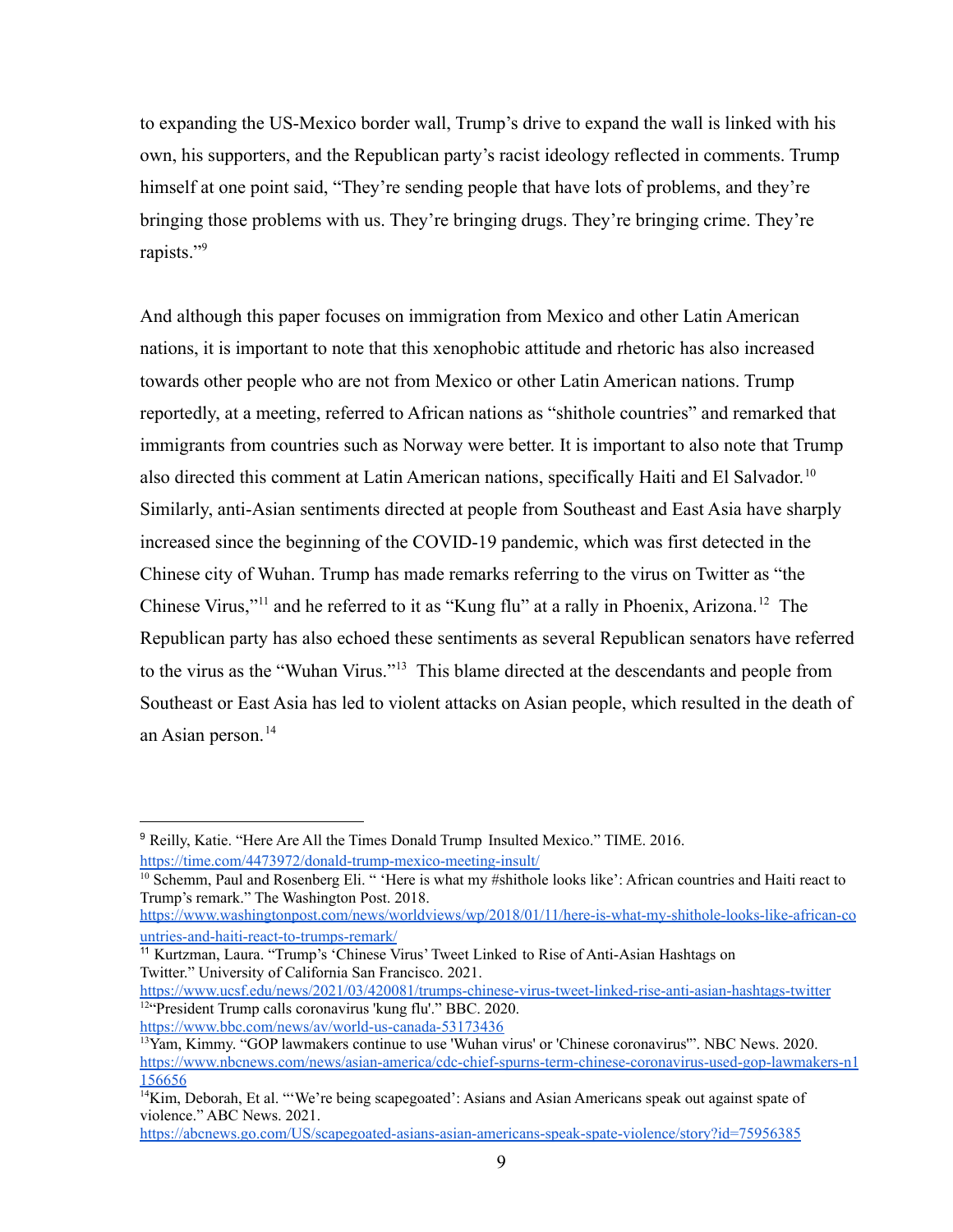With this in mind, we will now turn to discuss some of the common fears or claims that people hold about immigrants. Probably two of the most common claims made about primarily undocumented immigrants are that they take away resources and use public services meant for the native population (e.g. healthcare, Food Stamps/Snap, and public education), all while not contributing to the funding of these services. However, these services are federally funded and are generally unavailable to undocumented immigrants, and even those immigrants who reside in the US lawfully are heavily restricted and must meet certain criteria before accessing these services. However, certain programs such as *Special Supplemental Nutrition Program for Women, Infants, and Children (WIC),* is also federally funded, but WIC does not require individuals to disclose their citizenship or residential status.<sup>15</sup>

Public education (K-12) is also guaranteed to children who are deemed to be residing in the US unlawfully. This is due to in 1975 the Texas legislature changed their education laws that allowed for the denial of enrollment in public schools and the withholding of funding to children who were not considered to be residing lawfully in the US. These revisions in Texas education law were primarily directed at children who came from Mexico. This resulted in a class-action lawsuit which was eventually brought before the Supreme Court in the case of *Plyler V. Doe*. In 1982, the SCOTUS ruled 5-4 that Texas's revisions to their educational laws violated the Equal Protection Clause in the 14th Amendment of the US Constitution.<sup>16</sup> This ruling has also influenced and set the precedent for undocumented immigrants trying to access higher education (college), as there are no federal or state requirements that make individuals disclose their residential status. However, undocumented immigrants are unable to access certain benefits that would be available to US citizens, including in-state tuition rates and financial aid.<sup>17</sup>

Some also believe that undocumented immigrants do not pay taxes. This statement is easily disproved just by the fact that when they buy something at a store they pay sales tax, and similarly, when they rent a property. Also, in a report done by The George W. Bush Institute, they cite that 50-75 percent of undocumented immigrants pay federal income taxes in some way.

<sup>15</sup> Broder, Tanya, Et al. "Overview of Immigrant Eligibility for Federal Programs." National Immigration Law Center. Last modified October 2021.

<sup>16</sup> *Plyler v. Doe* 457 U.S. 202 (1982) [https://www.nilc.org/issues/economic-support/overview-immeligfedprograms/#\\_ftn7](https://www.nilc.org/issues/economic-support/overview-immeligfedprograms/#_ftn7)

<sup>17</sup> "Adivising Undocumented Students." College Board. Accessed 26 February 2022. <https://professionals.collegeboard.org/guidance/financial-aid/undocumented-students>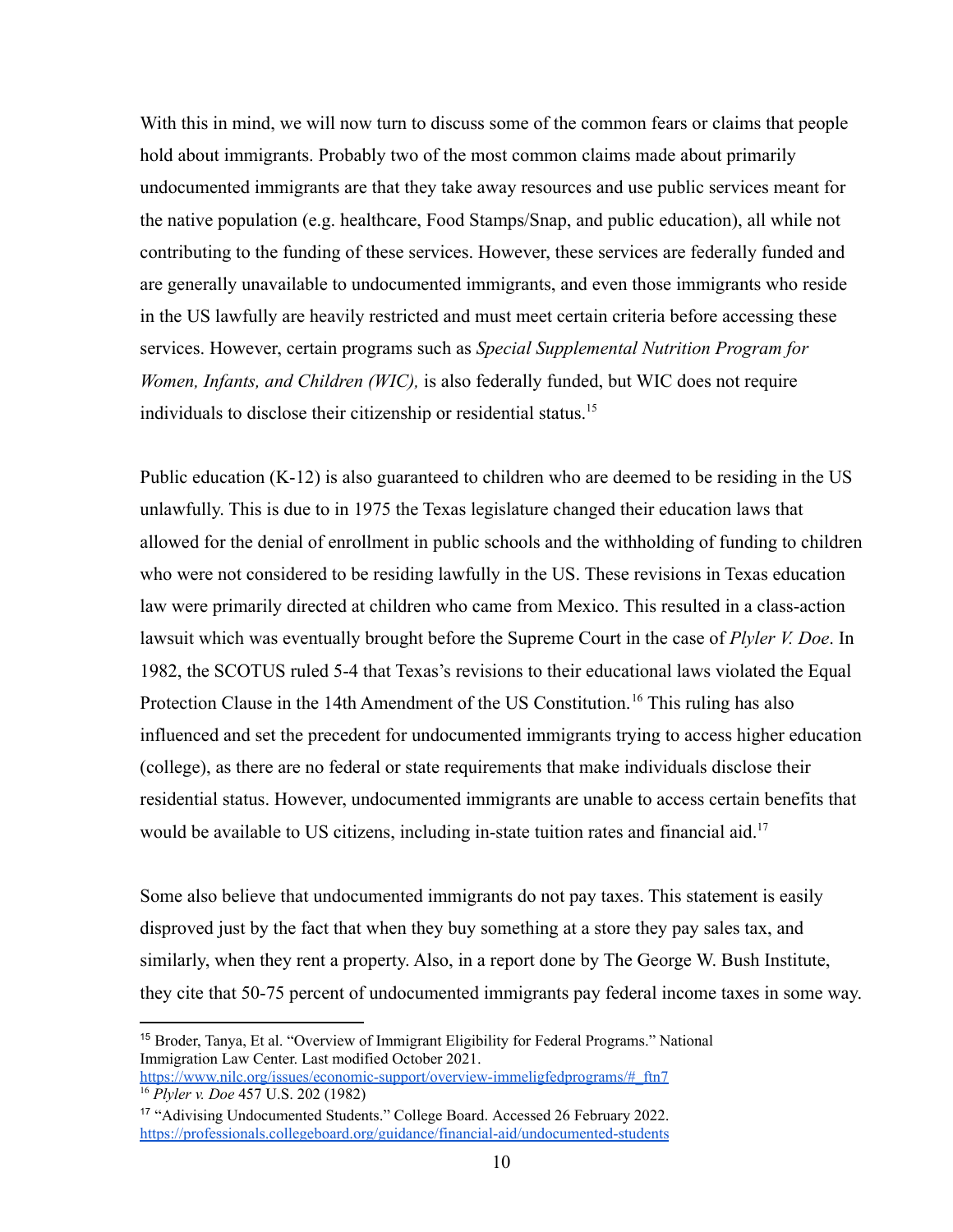They also add that The Institute on Taxation and Economic Policy estimated that in 2014 undocumented immigrants contributed approximately *11.7 billion* dollars in state and local funding and that the New American Economy estimated that between the years of 2004 and 2014, undocumented immigrants contributed *100 billion* to Social Security and *35 billion* to Medicare<sup>18</sup>

Two other common beliefs are that documented and undocumented immigrants take jobs away from the native population and drive wages down. There has been a significant amount of research done into the claim that immigrants drive wages down for the native population. Research done by the IZA-Institute of Labor Economics found that immigrants have little to no effect on the wages of native workers.<sup>19</sup> This seems to be the general consensus, as a journal article from the Cato Institute by Alan de Brauw, a Senior Research Fellow for the International Food Policy Research Institute, reported similar findings.<sup>20</sup> In regards to the question of whether immigrants take jobs away from the native population, research conducted by the Pew Research Center found that the majority of US adult citizens believe that immigrants tend to take jobs that US citizens do not want to hold. An interesting note from this research is that approximately 88% of Hispanics believe that undocumented immigrants hold jobs that most US citizens do not want. Additionally, the Pew Research Center found that this issue tends to be partisan and also related to the education of the individual.<sup>21</sup>

<sup>21</sup> Krogstad M. Jens, Lopez H. Mark, and Passel S. Jeffrey. "A majority of Americans say immigrants mostly fill jobs U.S. citizens do not want." Washington, DC: Pew Research Center. 2020.

<sup>18</sup> Collins, Laura. *Solutions to the Undocumented: Immigrantion White Paper Series*. Dallas: George W. Bush Institute. 2021. pp. 1-3

<sup>20</sup> de Brauw, Alan. "Does Immigration Reduce Wages?" Washington, DC: Cato Institute. 2017. <https://www.cato.org/cato-journal/fall-2017/does-immigration-reduce-wages> <sup>19</sup> Peri, Giovanni. "Do Immigrant Workers Depress the Wages of Native Workers." IZA World of Labor. 2014. <https://wol.iza.org/articles/do-immigrant-workers-depress-the-wages-of-native-workers/long>

[https://www.pewresearch.org/fact-tank/2020/06/10/a-majority-of-americans-say-immigrants-mostly-fill-jobs-u-s-cit](https://www.pewresearch.org/fact-tank/2020/06/10/a-majority-of-americans-say-immigrants-mostly-fill-jobs-u-s-citizens-do-not-want/) [izens-do-not-want/;](https://www.pewresearch.org/fact-tank/2020/06/10/a-majority-of-americans-say-immigrants-mostly-fill-jobs-u-s-citizens-do-not-want/) This research supports the experience of living in rural North Carolina. Agriculture is a significant portion of the local economy, and there tends to be major racial biases. The vast majority of the workers who tended to the fields (planting and harvesting) were people not working legally, and the vast majority originated primarily from Mexico. One of the main arguments heard against immigrants was the belief that they take jobs away from the native population (in this case, agriculture). When asked why the local population does not do it, the typical response was "doesn't pay enough" or "I don't want to do it." In response, "Why does it matter if they are doing those jobs?" would be asked. Also, along with this discussion, the question of "Do you like your tomatoes at .49 cents a pound? Because those immigrants who are in the fields are allowing that." would also be asked. By this point, the other person would disengage from the conversation as they realized their argument was illogical.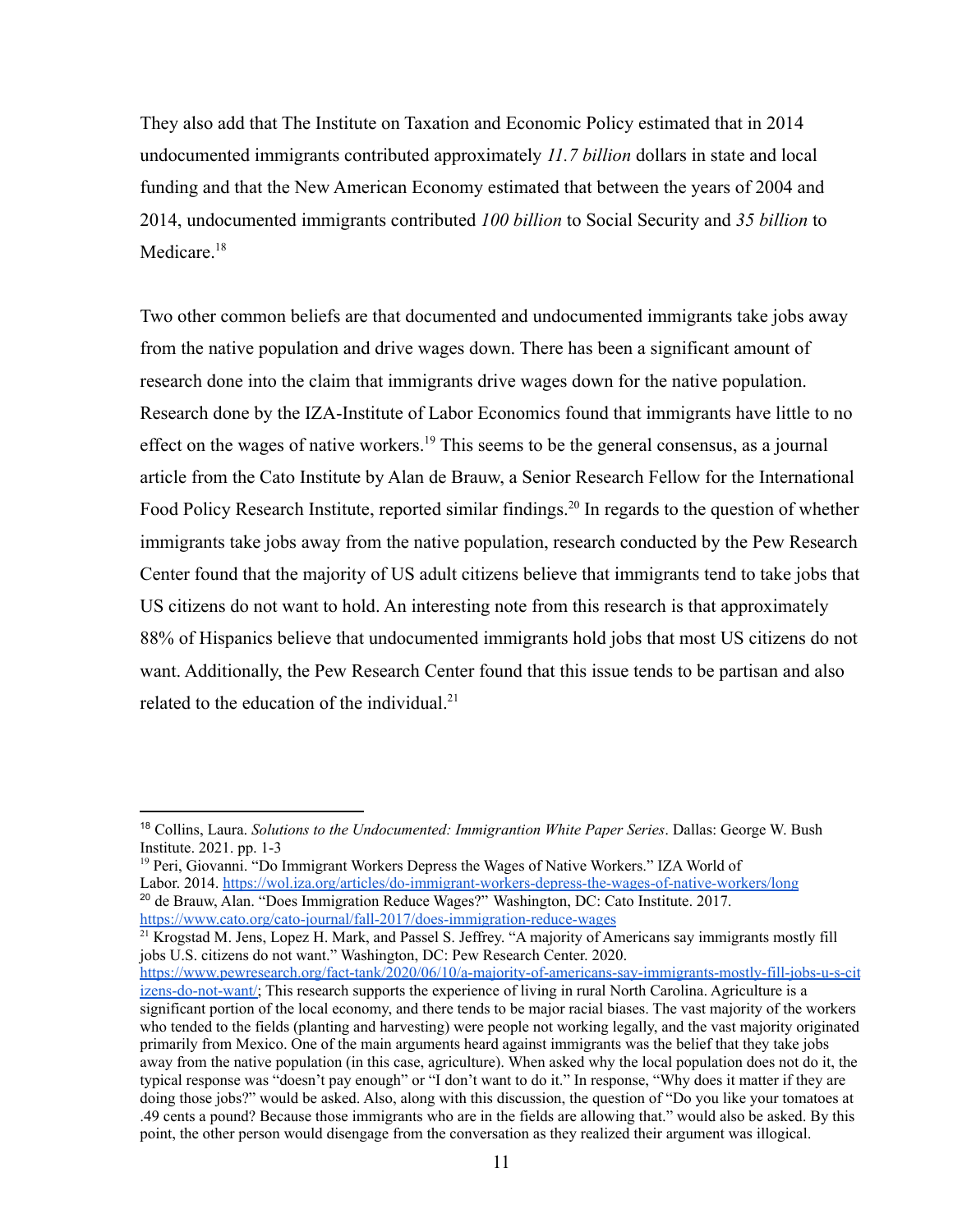Immigrants play a significant role in local economies and the economy as a whole. Racial biases and poor understanding increase anti-immigration beliefs. Making it easier for immigrants to work legally would cause the prices of certain commodities to increase, but it would help eliminate the claim of immigrants not contributing to society and the funding to maintain it. This topic of immigrants in agricultural work will be discussed further in the next section, which discusses some policy proposals.

#### **What Are Policies That The USA Can Implement To Make The Process Better?**

It is important to understand that when people from Mexico or other Latin American nations cross into the United States illegally, it is not a simple task as just walking across an imaginary line. This dangerous journey has claimed thousands of lives since the mid-1990s. The number of deaths vary among those who are counting, but a Congressional Research Service report estimates that between the years 1998-2015 approximately 6,600 people have died in the crossing attempt.<sup>22</sup> It is clear that families and individuals take on a great deal of risk in crossing the US-Mexico border in order to have a better life and achieve the "American Dream." With the previous being said, this leaves the question of what policies and programs can be enacted by the USA to make this situation for US and Mexican citizens more equitable and beneficial.

Probably one of the simplest solutions that would make the situation more equitable would be to eliminate or increase the US quota on green cards and expand the United States Citizenship and Immigration Services (USCIS). This need to expand USCIS or eliminate the green card quotas is clear when looking at the statistics. Research done by the Cato Institute found that in 1991 the average wait time for all visa types for Mexican green card applicants/recipients was 5.4 years, and in 2018 the wait time increased to 8.4 years. Additionally, in 2018, green card applicants whose birthplace was Mexico made up the largest backlog group comprising 28% of all backlogged applications. And finally, it is no wonder that families and individuals are willing to risk entering and living in the US illegally when, depending on the visa type, if an applicant

<sup>22</sup> Singer, Audrey. *Border Security: Immigration Enforcement Between Ports of Entry (R42138)*. Congressional Research Service. 2016. pp.25-28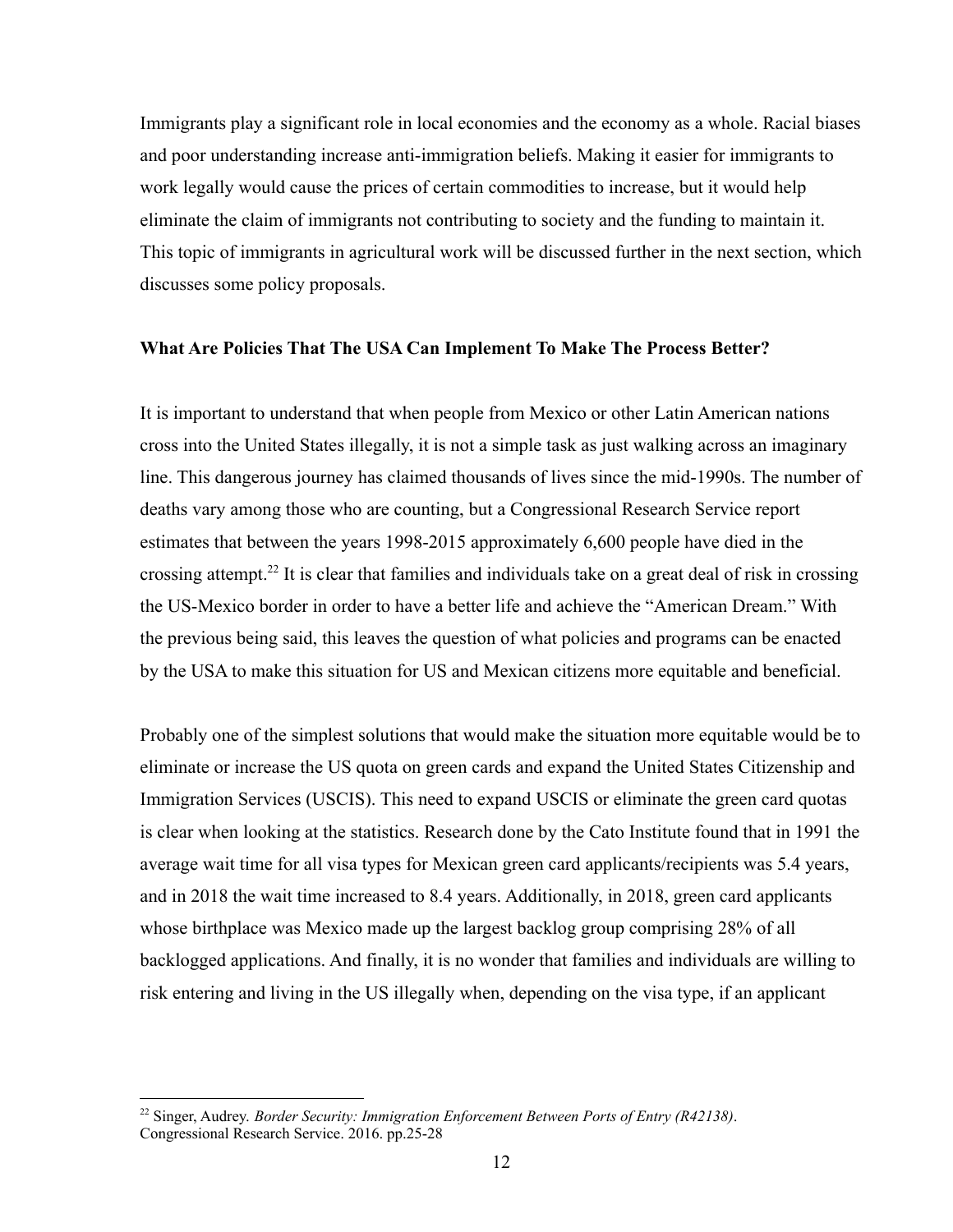applied in 2018, it could possibly take up to an estimated 102 years to process and issue a green card.<sup>23</sup>

Another policy that the US government could enact that could help is ending the war on drugs that former President Nixon started is decriminalizing drug usage. As noted in the first section, there are many reasons why people from Mexico and other Latin American countries chose to come to the US, and the war on drugs is one reason. The drug cartels in Mexico and Latin America are ruthless in achieving their objectives and are willing to commit cruel and inhumane acts against those who stand in their way. So, it is clear why many would choose to risk their lives and the lives of their family to escape the cruelty of the cartels. The estimated value of the illegal drug trade in 2011 was approximately valued at  $13.4$  to  $48.8$  billion dollars.<sup>24</sup> The decriminalization of drug use and possession and the legalization of certain substances for production, like marijuana, would make the illegal drug trade less profitable. The effects of this policy will not be immediate, and it will not completely remove the cartels, as many will switch to other illegal trades. However, countries that have taken this step and coupled it with drug rehabilitation programs have found that drug usage actually decreased. Another benefit of drug decriminalization paired with rehabilitation programs that Portugal experienced was the reduction in the spread of blood-borne diseases such as AIDS and HIV.<sup>25</sup> Reforming the laws regarding drug usage and possession, paired with programs that support drug users, would help weaken the cartels' control in Mexico and Latin America, providing some level of stability for people and their families.

Finally, another policy solution that would benefit the US economy and immigrants from Mexico and other Latin American nations who are looking for work and not permanent residency is the establishment of federally sponsored work programs. During World War II, there was a major shift in the reallocation of the labor force to fuel the war effort—men became soldiers, and women went into manufacturing. This led to a significant shortage in some sectors

<sup>&</sup>lt;sup>23</sup> Bier, David J. "Immigration Wait Times from Quotas Have Doubled: Green Card Backlogs Are Long, Growing, and Inequitable." Washington, DC: Cato Institute. 2019.

[https://www.cato.org/publications/policy-analysis/immigration-wait-times-quotas-have-doubled-green-card-backlo](https://www.cato.org/publications/policy-analysis/immigration-wait-times-quotas-have-doubled-green-card-backlogs-are-long#current-wait-times-by-category) [gs-are-long#current-wait-times-by-category](https://www.cato.org/publications/policy-analysis/immigration-wait-times-quotas-have-doubled-green-card-backlogs-are-long#current-wait-times-by-category)

<sup>&</sup>lt;sup>24</sup>Hyland, Steven. "The Shifting Terrain of Latin American Drug Trafficking." Columbus:Ohio State University.2011

<sup>&</sup>lt;sup>25 "</sup>Approaches to Decriminalizing Drug Use & Possession." Drug Policy Alliance. 2015 [https://origins.osu.edu/article/shifting-terrain-latin-american-drug-trafficking?language\\_content\\_entity=en](https://origins.osu.edu/article/shifting-terrain-latin-american-drug-trafficking?language_content_entity=en)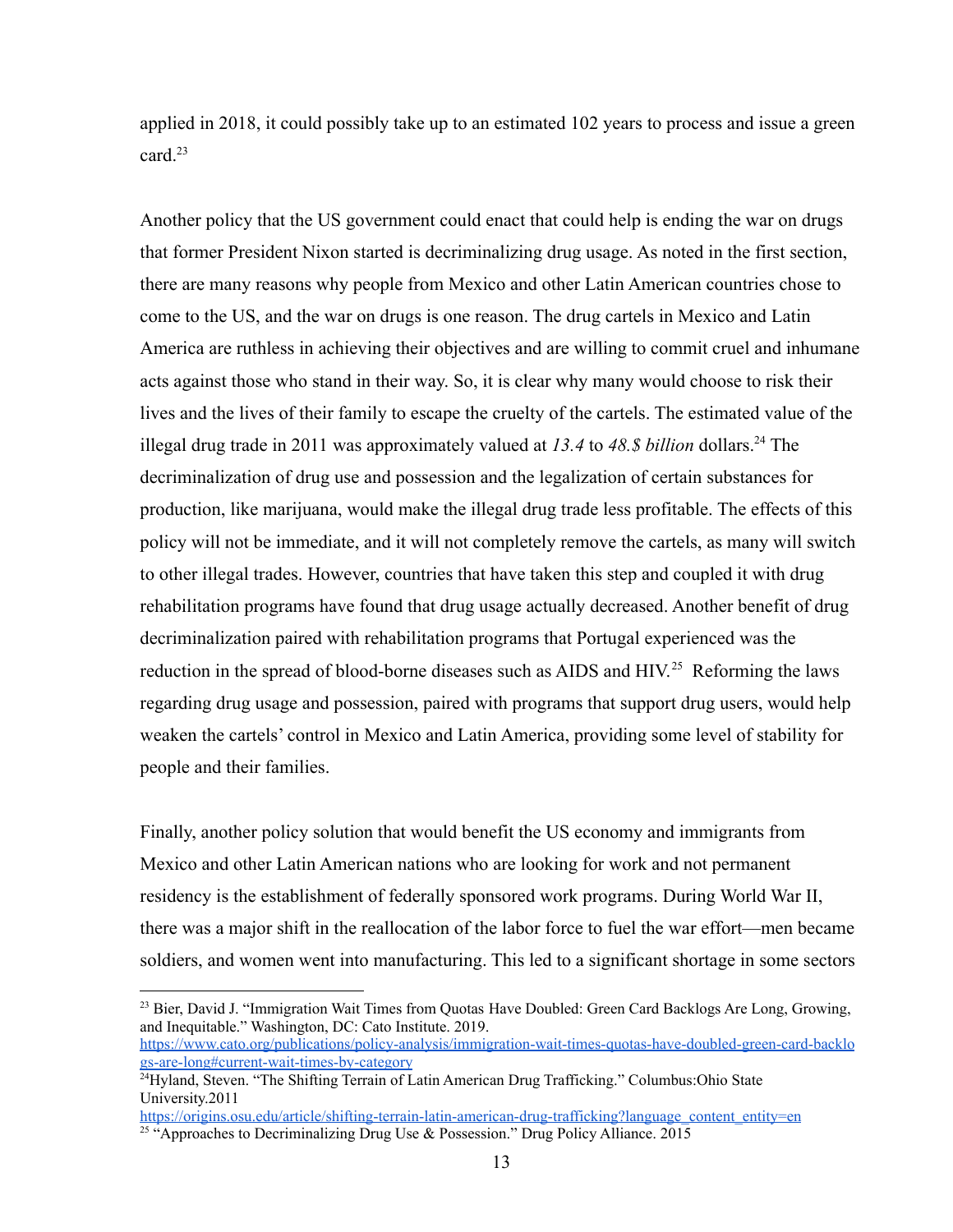of the labor force, particularly in the area of the agricultural sector. To combat this labor shortage, the governments of the United States and Mexico through a series of agreements led to the executive order the *Mexican Farm Labor Program,* which established the Bracero program in 1942 (Bracero roughly translates as manual laborer in English.), the same year Mexico declared war on the Axis powers.<sup>26</sup> This program over the course of the war provided vital labor-power in fueling the war effort. The Bracero program continued to play a vital role when the US was drawn into the Korean War resulting in Congress formalizing the program into law.<sup>27</sup> The program lasted 22 years (1942-1964), and the employment of over 4 million Mexican Braceros during the program's lifetime. The agreement of the program guaranteed these Braceros a wage, housing, and other amenities,  $28$  but there was discrimination against the Braceros. They were charged more for housing, were paid reduced wages, and were given tasks that exposed them to harmful chemical agents.<sup>29</sup> One cannot deny that this program and the workers who came to the US were vital in supporting the Allies during World War II and the Korean War. A revival of a program like this would be a major benefit to the US and Mexican economies. This is especially relevant today with the current Covid-19 pandemic, which has caused significant distributions in the agricultural sector by causing labor shortages. By implementing a similar program, US producers would be able to hire workers, and workers from Mexico would be able to legally work in the US.

In theory, some of these proposals sound simple on paper, and if implemented correctly, all of these proposals could make the situation more equitable for the US population and immigrants from Mexico and Latin America. However, due to the US political system being highly partisan, it does not seem that there will be any beneficial policy enacted under the current system. It is clear that the US system of government needs to change in some way to prevent policy deadlock, while it also needs to allow for better representation of the people and their needs.

# **Conclusion**

<sup>27</sup> "About" Bracero History Archive. Date Accessed, 3 March 2022. <http://braceroarchive.org/about>

<sup>&</sup>lt;sup>26</sup> "A Latinx Resource Guide: Civil Rights Cases and Events in the United States: 1942: The Bracero Program." Library of Congress. <https://guides.loc.gov/latinx-civil-rights/bracero-program>

<sup>&</sup>lt;sup>28</sup> "The Bracero Program." UC Davis. 2003. <https://migration.ucdavis.edu/rmn/more.php?id=10>

<sup>&</sup>lt;sup>29</sup> "A Latinx Resource Guide: Civil Rights Cases and Events in the United States: 1942: The Bracero Program."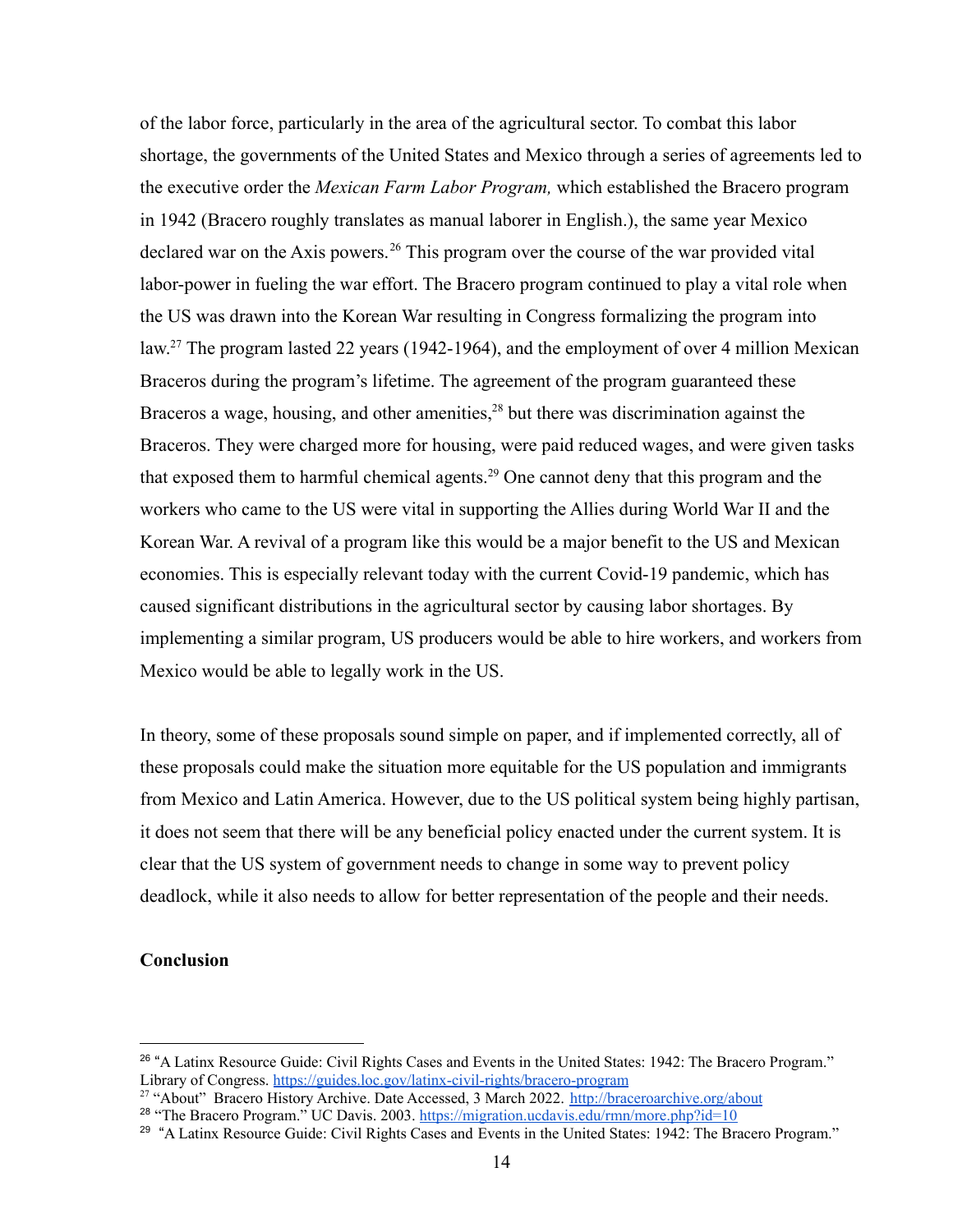The topic of immigration is one that stems from a complex web of social and political reasons, but it is clear that immigrants have a significant role and impact in shaping the economy of the United States, regardless of whether they are documented or undocumented. However, as of late, there has been a significant rise in xenophobic rhetoric and sentiments especially directed at people from Mexico and other Latin American nations. This rhetoric has enhanced fears and misconceptions about immigrants. These attitudes as of late have been primarily promoted by former President Trump and other conservative US lawmakers in Washington. But, these claims made by conservative US lawmakers are either unjustified due to having no statistical basis, or downright false in an attempt to cater to their constituents to win votes.

There is no single defining reason that prompts a person to choose to leave their home country and immigrate to another nation. Rather, that choice is caused by an intricate network of social and political factors. In the case of Mexico and Latin America, many of the social and political challenges these nations face that cause their people to emigrate can in many ways be traced back to the beginning of these nations and some kind of foreign involvement.

Despite the common fears that are being promoted against immigrants from Mexico and Latin America, these claims largely lack credibility. Many research studies conducted have shown that immigrants are vital to the development of the US economy. Additionally, immigrants that reside in The United States illegally have also been shown to further and contribute to the US economy, despite the fact that they do not receive the same benefits that documented immigrants or citizens would.

Lastly, when it comes to creating policy that would be more equitable to US citizens and immigrants from Mexico and Latin America, there are many possibilities that could work. However, it seems that due to the partisan nature of the US political system, US politicians seem to be unwilling to enact policies that would benefit the US economy and immigrants.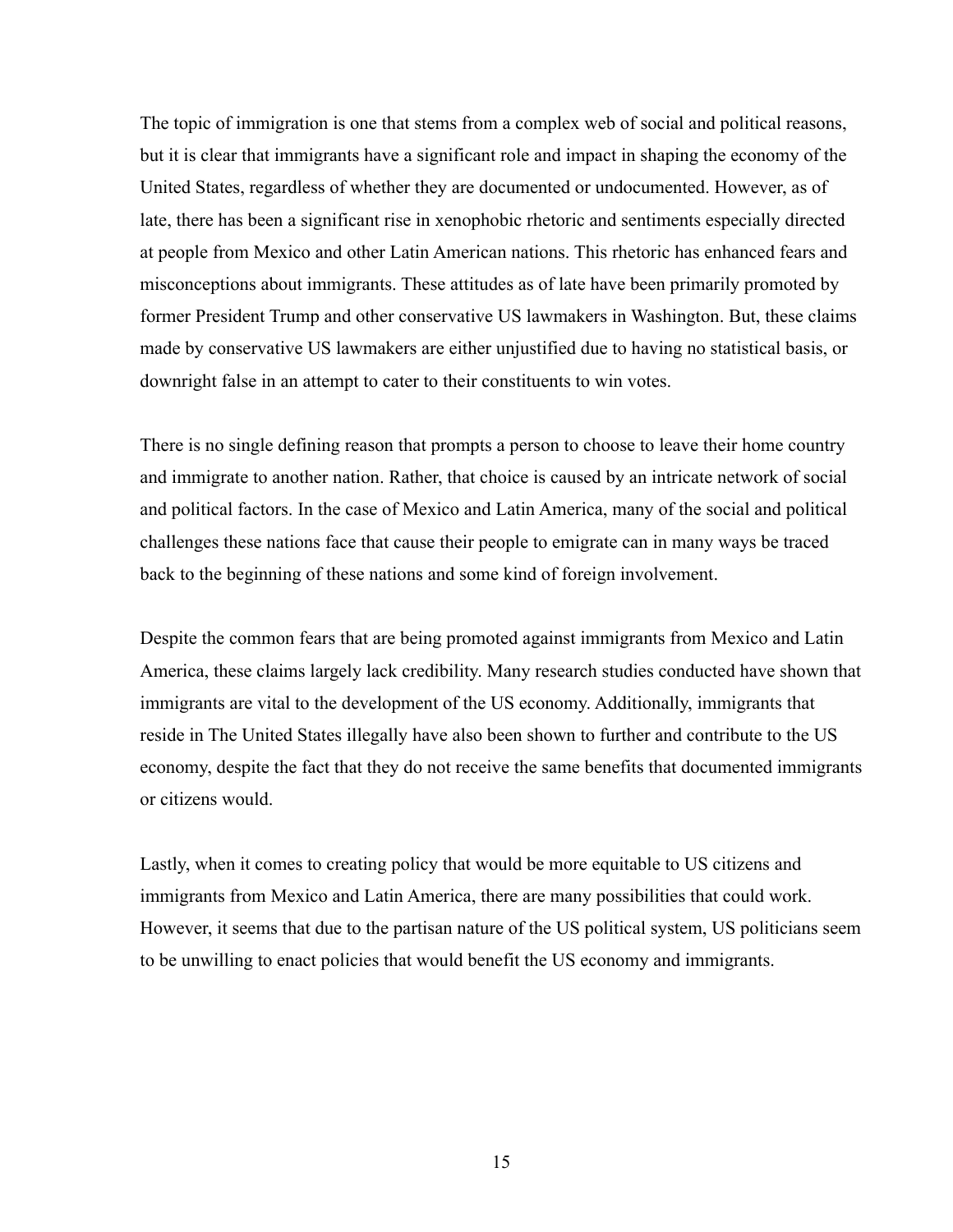## **References**

- "1928 Massacre" Visualizing the Americas. Date Accessed: 3 March 2020. <https://visualizingtheamericas.utm.utoronto.ca/key-moments/1928-massacre/>
- "1954 Coup" Visualizing the Americas. Date Accessed: 3 March 2020.
- "About" Bracero History Archive. Date Accessed, 3 March 2022. <http://braceroarchive.org/about>
- "Adivising Undocumented Students." College Board. Accessed 26 February 2022. <https://professionals.collegeboard.org/guidance/financial-aid/undocumented-students>
- "A Latinx Resource Guide: Civil Rights Cases and Events in the United States: 1942: The Bracero Program." Library of Congress. Date accessed, 3 March 2022. <https://guides.loc.gov/latinx-civil-rights/bracero-program>

"Approaches to Decriminalizing Drug Use & Possession." NY: Drug Policy Alliance. 2015

- "Banana Republics" Visualizing the Americas. Date Accessed: 3 March 2020. <https://visualizingtheamericas.utm.utoronto.ca/key-moments/banana-republics/>
- Bier, David J. "Immigration Wait Times from Quotas Have Doubled: Green Card Backlogs Are Long, Growing, and Inequitable." Washington, DC: Cato Institute. 2019. [https://www.cato.org/publications/policy-analysis/immigration-wait-times-quotas-have-d](https://www.cato.org/publications/policy-analysis/immigration-wait-times-quotas-have-doubled-green-card-backlogs-are-long#current-wait-times-by-category) [oubled-green-card-backlogs-are-long#current-wait-times-by-category](https://www.cato.org/publications/policy-analysis/immigration-wait-times-quotas-have-doubled-green-card-backlogs-are-long#current-wait-times-by-category)
- Broder Tanya, Lessard Gabrielle, and Moussavian Avideh. "Overview of Immigrant Eligibility for Federal Programs." National Immigration Law Center. Last modified October 2021. https://www.nilc.org/issues/economic-support/overview-immeligfedprograms/# ftn7
- Collins, Laura. *Solutions to the Undocumented: Immigrantion White Paper Series*. Dallas: George W. Bush Institute. 2021.
- de Brauw, Alan. "Does Immigration Reduce Wages?" Washington, DC: Cato Institute. 2017. <https://www.cato.org/cato-journal/fall-2017/does-immigration-reduce-wages>
- Felbab-Brown, Vanda. *The Wall: The real costs of a barrier between the United States and Mexico*. Washington, DC: Brookings Institute. 2017 [https://www.brookings.edu/essay/the-wall-the-real-costs-of-a-barrier-between-the-united](https://www.brookings.edu/essay/the-wall-the-real-costs-of-a-barrier-between-the-united-states-and-mexico/) [-states-and-mexico/](https://www.brookings.edu/essay/the-wall-the-real-costs-of-a-barrier-between-the-united-states-and-mexico/)

Kim, Deborah, Et al. "'We're being scapegoated': Asians and Asian Americans speak out against spate of violence." ABC News. 2021.

[https://abcnews.go.com/US/scapegoated-asians-asian-americans-speak-spate-violence/st](https://abcnews.go.com/US/scapegoated-asians-asian-americans-speak-spate-violence/story?id=75956385) [ory?id=75956385](https://abcnews.go.com/US/scapegoated-asians-asian-americans-speak-spate-violence/story?id=75956385)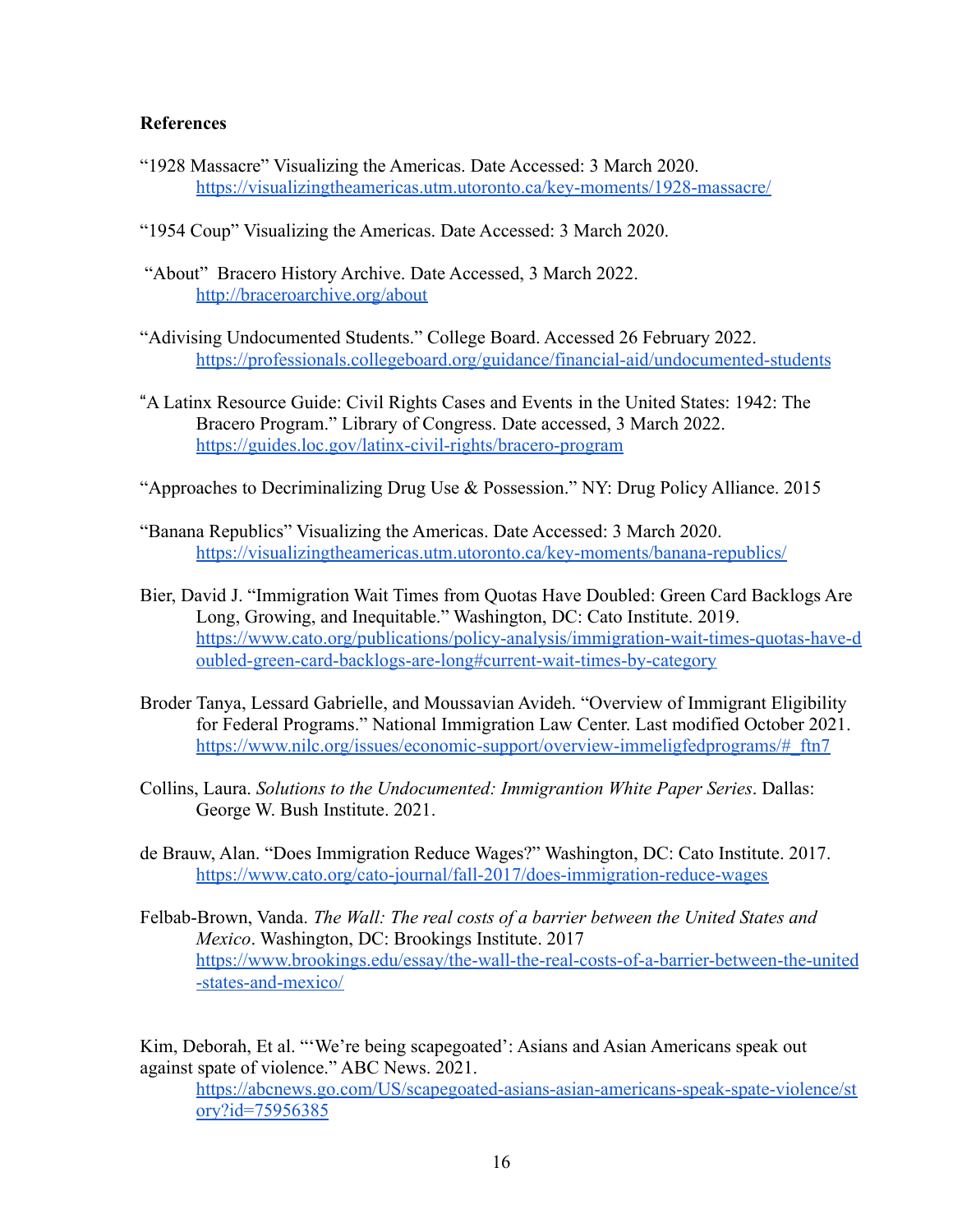- Krogstad M. Jens, Lopez H. Mark, and Passel S. Jeffrey. "A majority of Americans say immigrants mostly fill jobs U.S. citizens do not want." Washington, DC: Pew Research Center. 2020. [https://www.pewresearch.org/fact-tank/2020/06/10/a-majority-of-americans-say-immigr](https://www.pewresearch.org/fact-tank/2020/06/10/a-majority-of-americans-say-immigrants-mostly-fill-jobs-u-s-citizens-do-not-want/) [ants-mostly-fill-jobs-u-s-citizens-do-not-want/](https://www.pewresearch.org/fact-tank/2020/06/10/a-majority-of-americans-say-immigrants-mostly-fill-jobs-u-s-citizens-do-not-want/)
- Kurtzman, Laura. "Trump's 'Chinese Virus' Tweet Linked to Rise of Anti-Asian Hashtags on Twitter." University of California San Francisco. 2021. [https://www.ucsf.edu/news/2021/03/420081/trumps-chinese-virus-tweet-linked-rise-anti](https://www.ucsf.edu/news/2021/03/420081/trumps-chinese-virus-tweet-linked-rise-anti-asian-hashtags-twitter)[asian-hashtags-twitter](https://www.ucsf.edu/news/2021/03/420081/trumps-chinese-virus-tweet-linked-rise-anti-asian-hashtags-twitter)
- "Mexico's Long War: Drugs, Crime, and the Cartels." New York: Council on Foreign Affairs. Last Updated: 26 February 2021. [https://www.cfr.org/backgrounder/mexicos-long-war-drugs-crime-and-cartels#chapter-tit](https://www.cfr.org/backgrounder/mexicos-long-war-drugs-crime-and-cartels#chapter-title-0-1) [le-0-1](https://www.cfr.org/backgrounder/mexicos-long-war-drugs-crime-and-cartels#chapter-title-0-1)
- Peri, Giovanni. "Do Immigrant Workers Depress the Wages of Native Workers." IZA World of Labor. 2014. [https://wol.iza.org/articles/do-immigrant-workers-depress-the-wages-of-native-workers/l](https://wol.iza.org/articles/do-immigrant-workers-depress-the-wages-of-native-workers/long) [ong](https://wol.iza.org/articles/do-immigrant-workers-depress-the-wages-of-native-workers/long)
- *Plyler v. Doe* 457 U.S 202 (1982)
- "President Trump calls coronavirus 'kung flu'." BBC. 2020. <https://www.bbc.com/news/av/world-us-canada-53173436>
- Reilly, Katie. "Here Are All the Times Donald Trump Insulted Mexico." TIME. 2016. <https://time.com/4473972/donald-trump-mexico-meeting-insult/>
- Radetzki, Marian, and Warell, Linda. "A Handbook of Primary Commodities in a Global Market (3rd ed.)." Cambridge University Press. 2020.
- Schemm, Paul and Rosenberg Eli. " 'Here is what my #shithole looks like': African countries and Haiti react to Trump's remark." The Washington Post. 2018. [https://www.washingtonpost.com/news/worldviews/wp/2018/01/11/here-is-what-my-shit](https://www.washingtonpost.com/news/worldviews/wp/2018/01/11/here-is-what-my-shithole-looks-like-african-countries-and-haiti-react-to-trumps-remark/) [hole-looks-like-african-countries-and-haiti-react-to-trumps-remark/](https://www.washingtonpost.com/news/worldviews/wp/2018/01/11/here-is-what-my-shithole-looks-like-african-countries-and-haiti-react-to-trumps-remark/)
- Singer, Audrey. *Border Security: Immigration Enforcement Between Ports of Entry (R42138)*. Congressional Research Service. 2016 [oubled-green-card-backlogs-are-long#current-wait-times-by-category](https://www.cato.org/publications/policy-analysis/immigration-wait-times-quotas-have-doubled-green-card-backlogs-are-long#current-wait-times-by-category)

"The Bracero Program." UC Davis. 2003. <https://migration.ucdavis.edu/rmn/more.php?id=10>

Yam, Kimmy. "GOP lawmakers continue to use 'Wuhan virus' or 'Chinese coronavirus'". NBC News. 2020. [https://www.nbcnews.com/news/asian-america/cdc-chief-spurns-term-chinese-coronavir](https://www.nbcnews.com/news/asian-america/cdc-chief-spurns-term-chinese-coronavirus-used-gop-lawmakers-n1156656) [us-used-gop-lawmakers-n1156656](https://www.nbcnews.com/news/asian-america/cdc-chief-spurns-term-chinese-coronavirus-used-gop-lawmakers-n1156656)